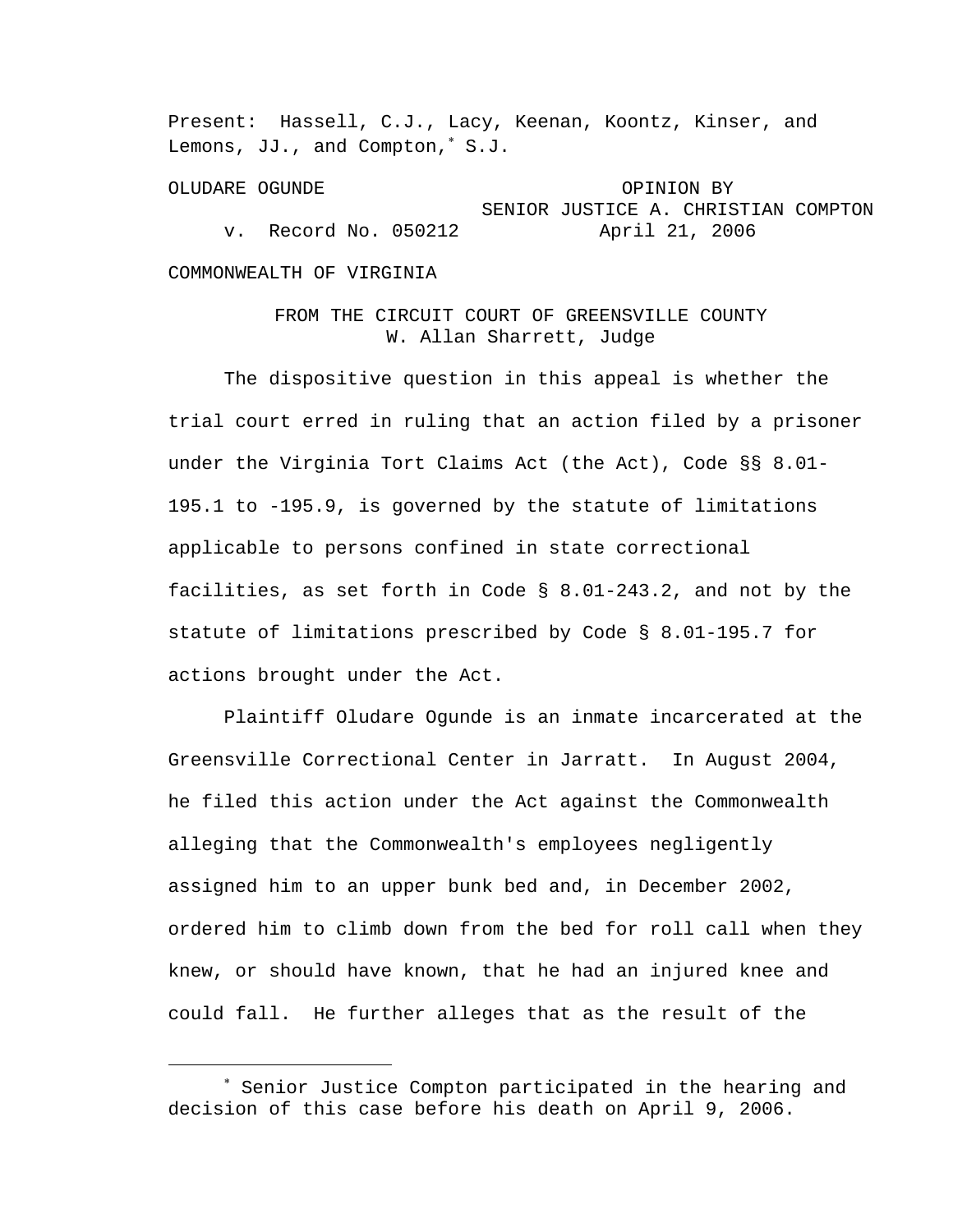employees' negligence, he fell and injured his back, for which he seeks recovery in damages.

 The plaintiff timely filed the notice of claim required by Code § 8.01-195.6 of the Act, and likewise timely filed this action under the Act's statute of limitations, Code § 8.01-195.7.

 The Commonwealth filed a plea of the statute of limitations, contending that the action was untimely and was barred under Code § 8.01-243.2 (the inmate statute), which limits the time that persons confined in correctional facilities may bring actions pertaining to conditions of their confinement. The trial court sustained the plea and dismissed the action. The plaintiff appeals.

The inmate statute, § 8.01-243.2, provides:

"No person confined in a state or local correctional facility shall bring or have brought on his behalf any personal action relating to the conditions of his confinement until all available administrative remedies are exhausted. Such action shall be brought by or on behalf of such person within one year after [the] cause of action accrues or within six months after all administrative remedies are exhausted, whichever occurs later."

 The Act's statute of limitations, § 8.01-195.7, provides, as pertinent: "Every claim cognizable against the Commonwealth" under the Act "shall be forever barred, unless within one year after the cause of action accrues to the claimant the notice of claim required by § 8.01-195.6 is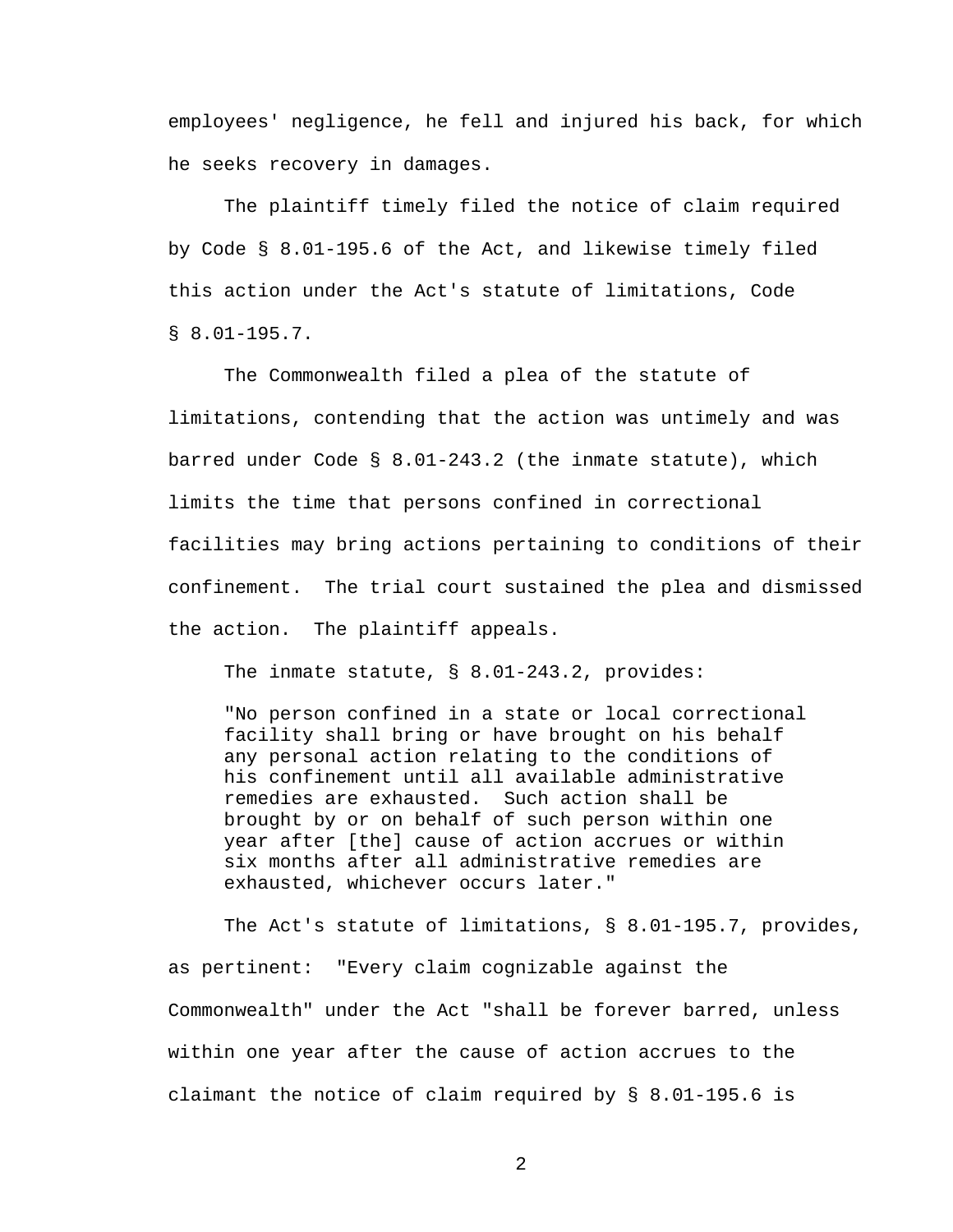properly filed." The statute of limitations then refers to certain time limits for available administrative remedies and provides: "All claims against the Commonwealth" under the Act "shall be forever barred unless such action is commenced within eighteen months of the filing of the notice of claim."

 The Act refers to claims filed by inmates and provides that an inmate must first exhaust administrative remedies. Code § 8.01-195.3, in subparagraph (7), requires "[a]ny claim by an inmate of a state correctional facility" to be excluded from the Act unless the claimant verifies under oath "that he has exhausted his remedies under the adult institutional inmate grievance procedures promulgated by the Department of Corrections."

 Subparagraph (7) further provides: "The time for filing the notice of tort claim shall be tolled during the pendency of the grievance procedure."

 The question in this case then becomes: When there are two potentially applicable statutes of limitations, which statute applies to an inmate's claim under the Act? There is no dispute that if the Act's statute of limitations applies, this action was timely filed; if the limitation of the inmate statute applies the trial court's ruling was correct.

 On behalf of the Commonwealth, the Attorney General contends that the inmate statute applies. He relies on the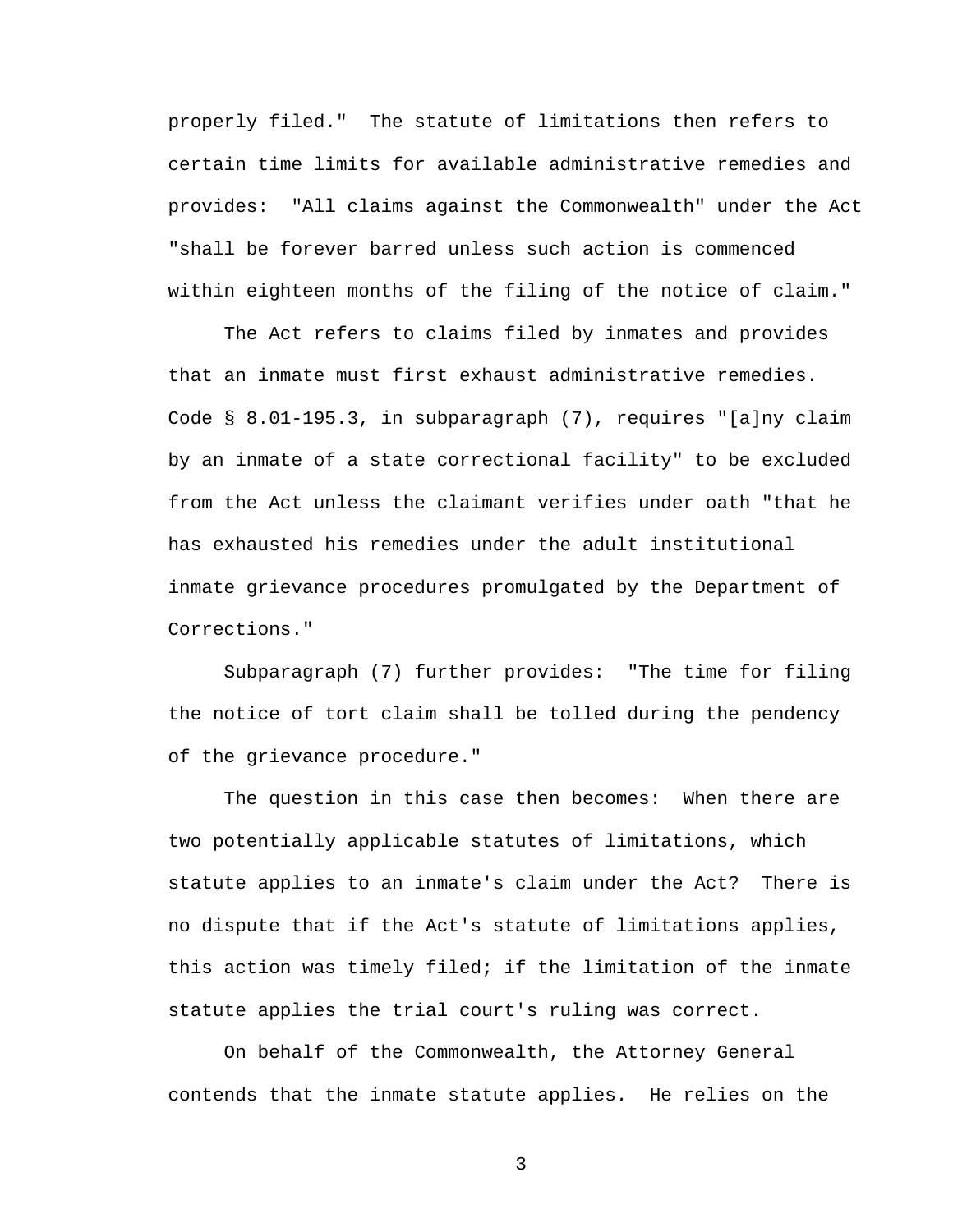rule of statutory construction "that when one statute speaks to a subject in a general way and another deals with a part of the same subject in a more specific manner, the two should be harmonized, if possible, and where they conflict, the latter prevails." Virginia Nat'l Bank v. Harris, 220 Va. 336, 340, 257 S.E.2d 867, 870 (1979). He argues that the inmate statute is more specific as it applies only to prisoners while the Act applies generally to all plaintiffs.

 Continuing, the Attorney General says that both statutes are clear and unambiguous and that they can be read harmoniously in the following manner. He notes that the purpose of the Act is to carve out an exception to the doctrine of sovereign immunity to allow citizens injured by state employees' negligence to sue the Commonwealth. He says that the Act provides relief generally to those coming within its purview so long as they otherwise comply with the procedures prescribed in the Act, including those in subparagraph (7) above. On the other hand, according to the Attorney General, the inmate statute specifically applies when "the plaintiff is a prisoner and the subject matter relates to the conditions of his confinement."

 Finally, the Attorney General contends that a later enacted statute prevails over an earlier one with which it conflicts. The Act was adopted in 1981. 1981 Acts ch. 449.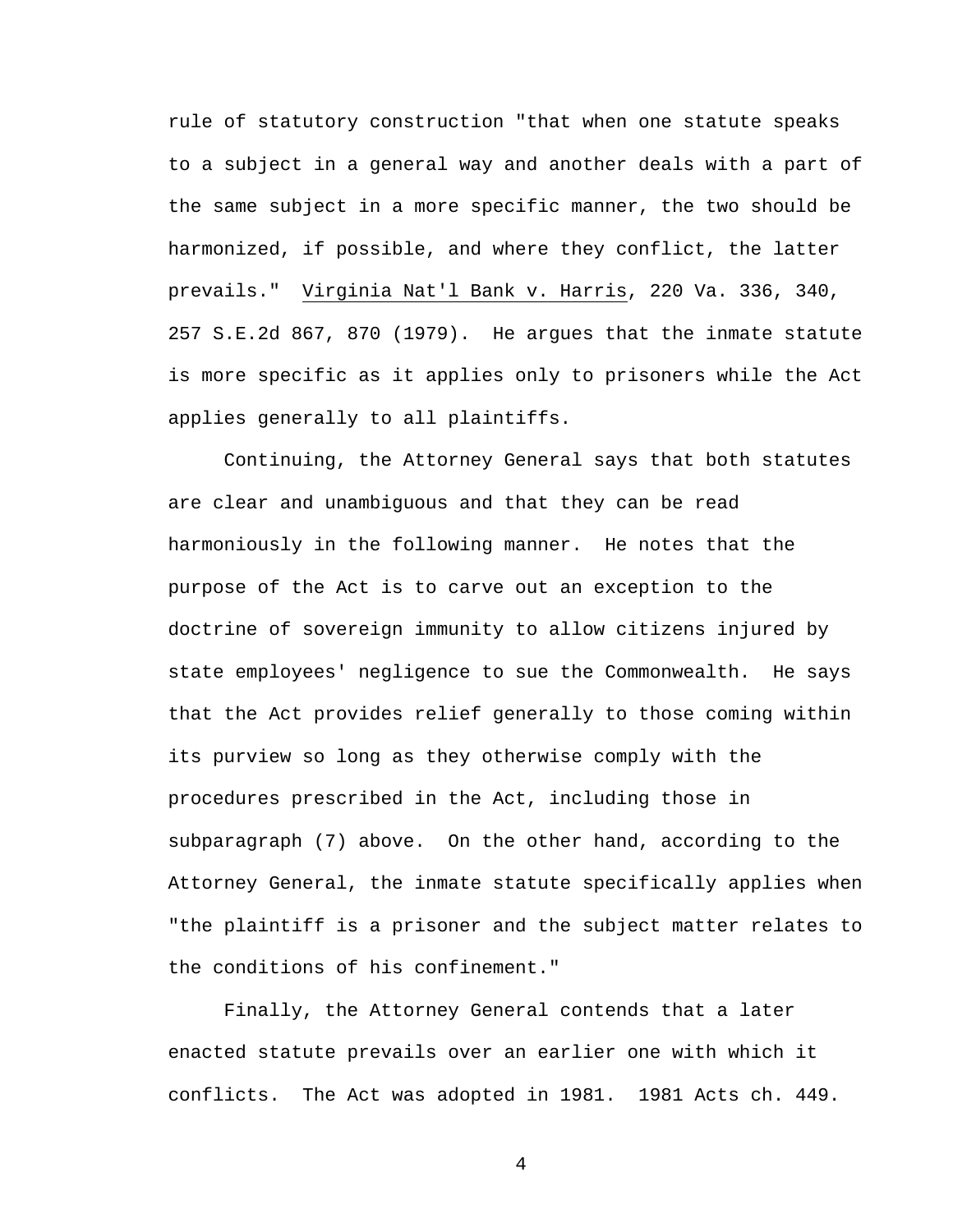The inmate statute was enacted in 1998. 1998 Acts ch. 596. According to the Attorney General, the legislature was "well aware" of the Act's provisions when it enacted the inmate statute in 1998. Thus, he maintains, "the intent of the General Assembly was to carve out of the Act a more restrictive statute of limitations where the plaintiff was a prisoner suing over the conditions of his confinement."

 We do not agree with the Attorney General's several arguments. At the outset, it should be noted that in the view we take of the case we do not reach for decision the question whether this inmate's action involving allegedly negligent conduct of state employees relates to "the conditions of his confinement," as that phrase is used in the inmate statute. For the purposes of this discussion, we will assume, without deciding, that this action does relate to conditions of confinement.

 The trial court's ruling regarding which statute of limitations applies was based upon the pleadings and presents a pure question of law to be reviewed de novo by this Court. Wilby v. Gostel, 265 Va. 437, 440, 578 S.E.2d 796, 798 (2003). It is elementary that when construing a statute, courts must ascertain and give effect to the legislature's intention. Chase v. DaimlerChrysler Corp., 266 Va. 544, 547, 587 S.E.2d 521, 522 (2003). In determining that intent, the plain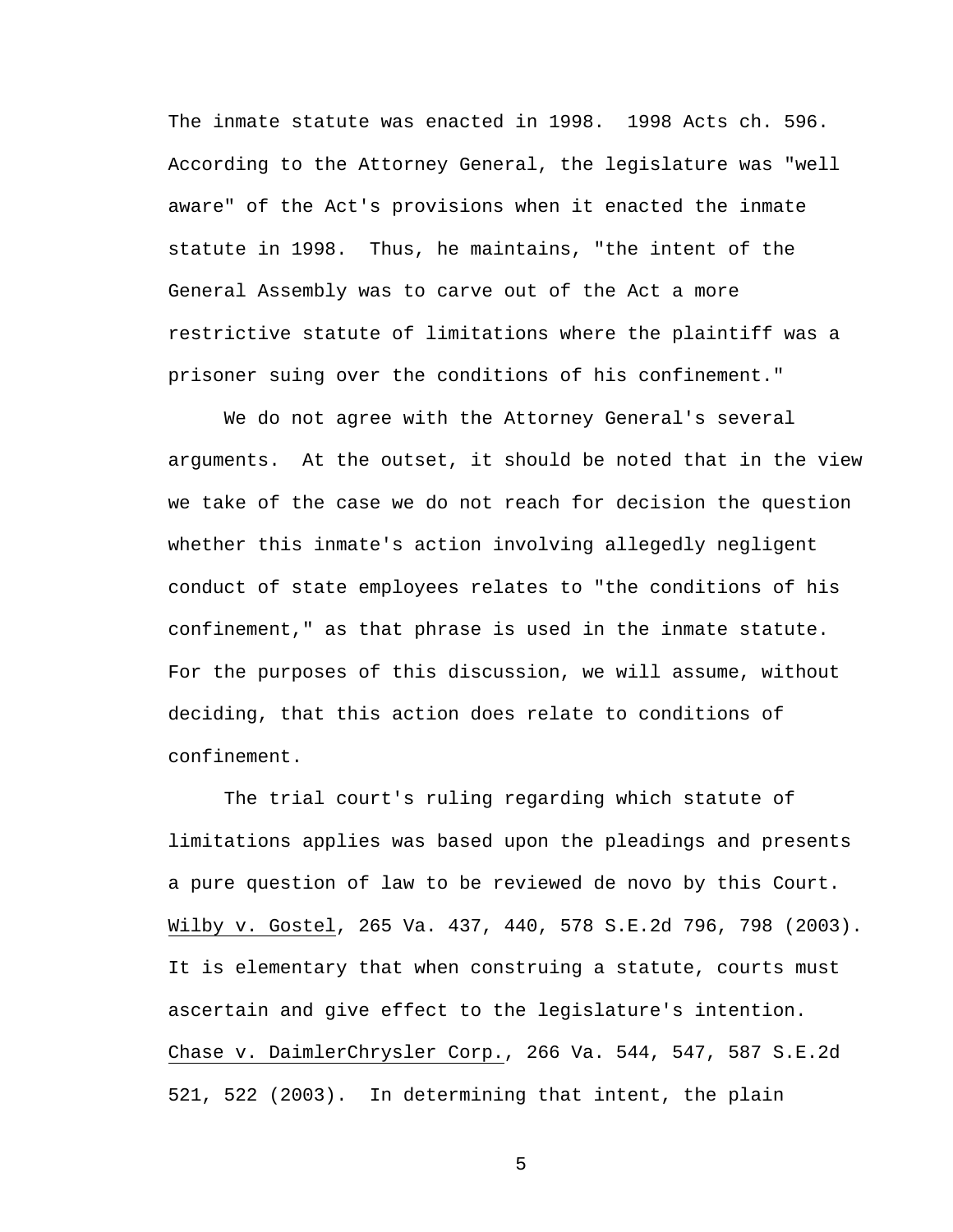language of an unambiguous statute will be applied. Brown v. Lukhard, 229 Va. 316, 321, 330 S.E.2d 84, 87 (1985). And, rules of statutory construction will be used by the courts to harmonize enactments when the plain language of two statutes apparently conflict. See Boynton v. Kilgore, 271 Va. 220, 227, 623 S.E.2d 922, 926 (2006).

 Employing these settled principles, we hold that the Act's statute of limitations applies to this inmate's tort action seeking recovery in damages for the ordinary negligence of state employees.

 The Act is self-contained, incorporating its own statute of limitations, which likewise is self-contained. The Act's limited waiver of sovereign immunity is set forth in § 8.01- 195.3. There, the limited circumstances in which a litigant can sue the Commonwealth are described. Subparagraph (7) of that section refers specifically to "[a]ny claim" filed by inmates, and requires the inmate to first exhaust administrative remedies.

 Significantly, the second sentence of subparagraph (7) tolls, during the pendency of the grievance (administrative) procedure, the time for filing the notice of the tort claim. If the inmate statute were to apply here, its final sentence, fixing the time limit for filing suit, would impliedly repeal the second sentence of subparagraph (7) by potentially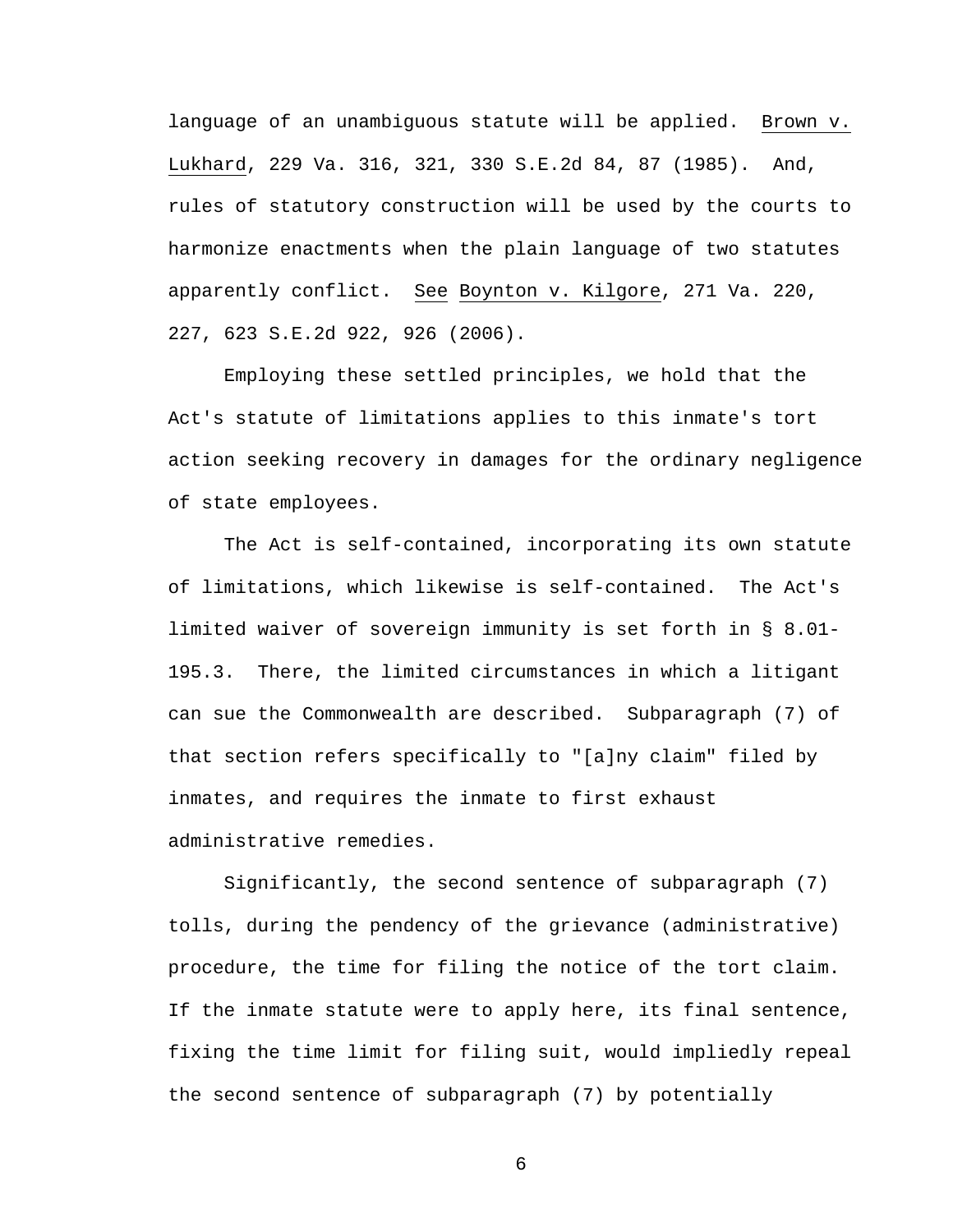eliminating the tolling provision, as the Attorney General properly concedes.

 We will not attribute to the General Assembly an intention to impliedly repeal the tolling provided in subparagraph (7). "The implied repeal of an earlier statute by a later enactment is not favored. There is a presumption against a legislative intent to repeal where the later statute does not amend the former or refer expressly to it." Sexton v. Cornett, 271 Va. 251, 257, 623 S.E.2d 898, 901 (2006). Obviously, the inmate statute does not amend the Act nor does it refer expressly to it.

 These intersecting statutes can be harmonized. As the plaintiff observes, the inmate statute is not limited to tort actions. It may cover, for example, declaratory judgment actions, suits for injunctive or other equitable relief, and mandamus petitions, so long as they relate to the conditions of the prisoner's confinement. The inmate statute deals with all classes of litigation. On the other hand, the narrower Act applies to one type of litigation, tort actions against the Commonwealth. Even if the tort action relates to conditions of confinement, the Act nonetheless applies.

 Consequently, we conclude that the trial court erred in sustaining the plea of the statute of limitations and in